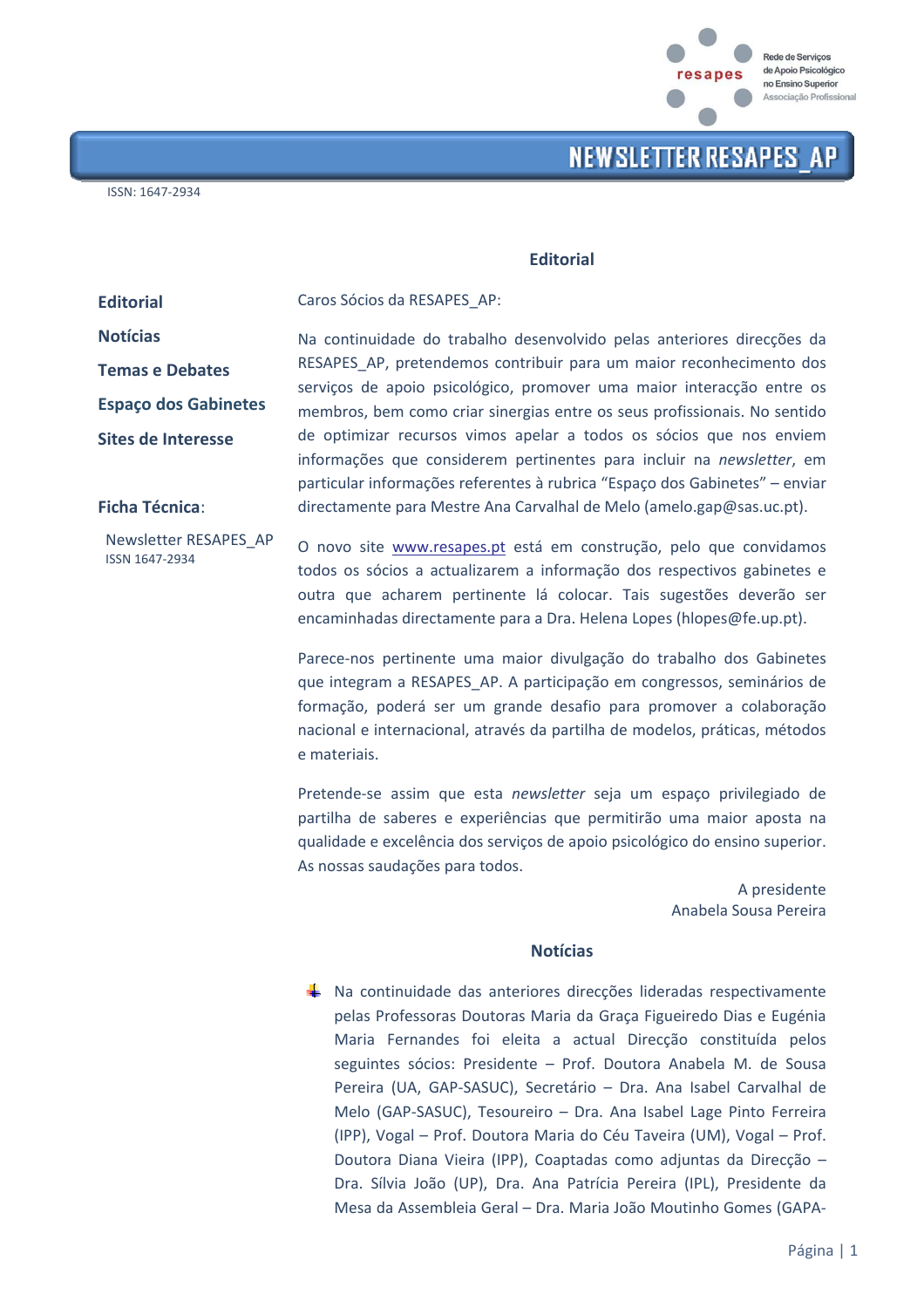

UNL), Secretário - Dra. Helena Lopes (FE-UP), Secretário - Prof. Doutora Isabel Esteves (IPP), Presidente do Conselho Fiscal - Prof. Doutora Rosário Pinheiro (FPCE-UC), Secretário - Dra. Maria Nazaré Loureiro (UM), Relator - Dra. Neuza Maria Cunha Bárrio Pinto de Almeida (IST-UTL).

### ← Plano de Actividades da Nova Direcção OPTIMIZAR SINERGIAS PARA CONSOLIDAR A ACCÃO (BIÉNIO 2008-2010)

Quatro anos passados da criação da RESAPES-AP, é o momento de uma nova Direcção assumir a responsabilidade de prosseguir aqueles que têm sido os seus grandes objectivos: 1- pugnar pelo reconhecimento e regulamentação dos SAPES e 2- criar sinergias entre profissionais / centros que fomentem o desenvolvimento profissional.

A equipa que se apresenta envolve elementos da antiga Direcção que, juntamente com novos elementos, irão constituir os corpos sociais da RESAPES-AP e procurar dar resposta aos seguintes desafios:

- 1. Alargar a dimensão da RESAPES através da sua divulgação e angariação de novos sócios;
- 2. Promover intercâmbios profissionais e associativos com organismos nacionais e internacionais;
- 3. Facilitar a circulação de informação interna e externa, nomeadamente ao nível da divulgação de eventos ou outras actividades de interesse entre os sócios da RESAPES-AP;
- 4. Desenvolver acções de formação interna que permitam a actualização de competências profissionais, bem como a troca de experiências dos SAPFS:
- 5. Dar continuidade aos esforços desenvolvidos junto das entidades reguladoras das Instituições de Ensino Superior para a regulamentação e desenvolvimento dos SAPES

Para atingir tais objectivos a nossa proposta de acção compreende:

- o Continuar a publicitação da RESAPES-AP e fomentar a angariação de novos sócios.
- o Cooperar com as diversas instituições similares de apoio psicológico, nacionais e internacionais;
- o Cooperar com a Ordem dos Psicólogos a vários níveis. concretamente na aplicação do código ético e deontológico;
- Encetar esforços para a uniformização de uma classificação  $\circ$ nacional sobre os diferentes tipos de problemáticas, específicas do aconselhamento, no sentido de podermos comparar os resultados da intervenção dos diferentes SAPES.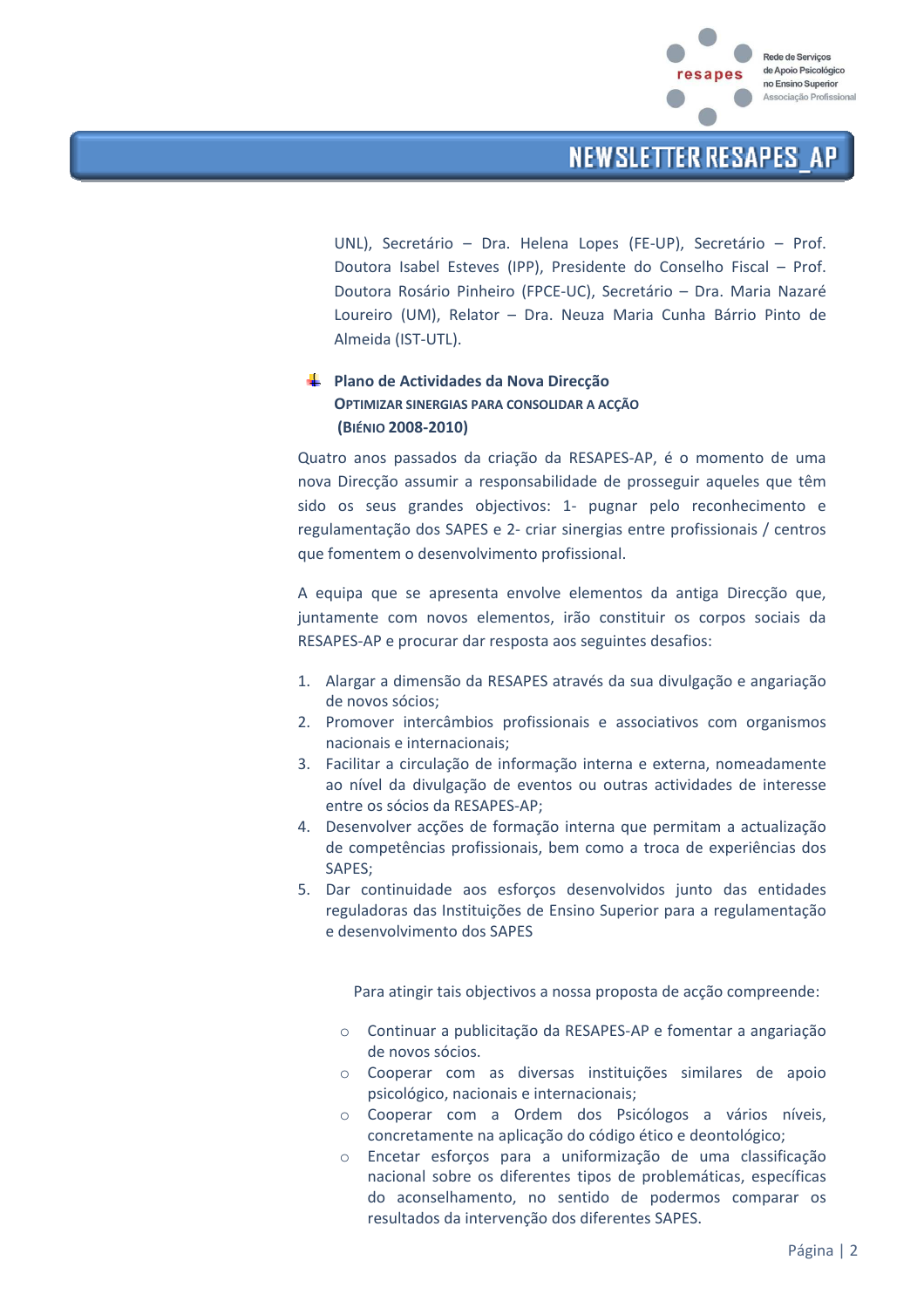

- Actualizar e divulgar a informação sobre a caracterização dos  $\circ$ SAPES, com base no questionário elaborado pela primeira Direcção.
- Actualizar e reformular o site da RESAPES-AP;  $\circ$
- Reforçar a newsletter com o objectivo de informar os sócios das  $\circ$ actividades desenvolvidas pela RESAPES-AP e divulgar eventos científicos nacionais e internacionais de interesse, bem como trabalhos científicos e documentação bibliográfica específica sobre o apoio psicológico no Ensino Superior;
- Incentivar o diálogo entre os membros dos SAPES no sentido da  $\circ$ partilha de experiências e formação, através da dinamização de um fórum online (ligado ao site) e da newsletter;
- Promover a realização de acções de formação interna e incentivar  $\cap$ à participação em formações organizadas por outras entidades;
- Organizar um Congresso nacional ou internacional, a ter lugar em  $\circ$  $2010:$
- Continuar a acção de divulgação das actividades e das nossas  $\circ$ necessidades, tendo em vista a reivindicação junto do Ministério da Ciência e do Ensino Superior, do Conselho de Reitores e do Conselho Coordenador dos Institutos Superiores Politécnicos para a resolução dos problemas dos SAPES e da sua respectiva regulamentação.
- ↓ Solicitámos ao Centro Nacional ISSN Portugal o Número de código do ISSN para a publicação electrónica da nossa "Newsletter RESAPES-AP". Foi-nos atribuído o seguinte número: ISSN 1647-2934. que deverá figurar sempre no documento no Ecrã de apresentação, bem como na respectiva ficha técnica
- $\downarrow$  A Internacional Association of Applied Psychology publicou recentemente um artigo no qual é abordada a situação dos serviços de aconselhamento e apoio psicológico em Portugal. Tal artigo encontrase disponível on-line. Pereira, A. (2009) "Psychological Counselling in Higher Education - An overview of Portuguese reality", Newsletter 16 Division of Counseling Psychology of the International Association of Applied Psychology (2009), Vol.5, Issue 8, Spring 2009; pp.17-20.

### Workshop IDT/RESAPES AP

Com o objectivo de dar a conhecer aos elementos dos Gabinetes de Apoio ao Ensino Superior o trabalho e as propostas de intervenção do Instituto da Droga e Toxicodependência (IDT) para a população universitária na área da prevenção do consumo de substâncias psicoactivas, a RESAPES em articulação com o IDT promoveu um workshop sobre "Prevenção das Toxicodependências no Ensino Superior" no passado dia 9 de Fevereiro em Coimbra. Durante este encontro que contou com a presença de vários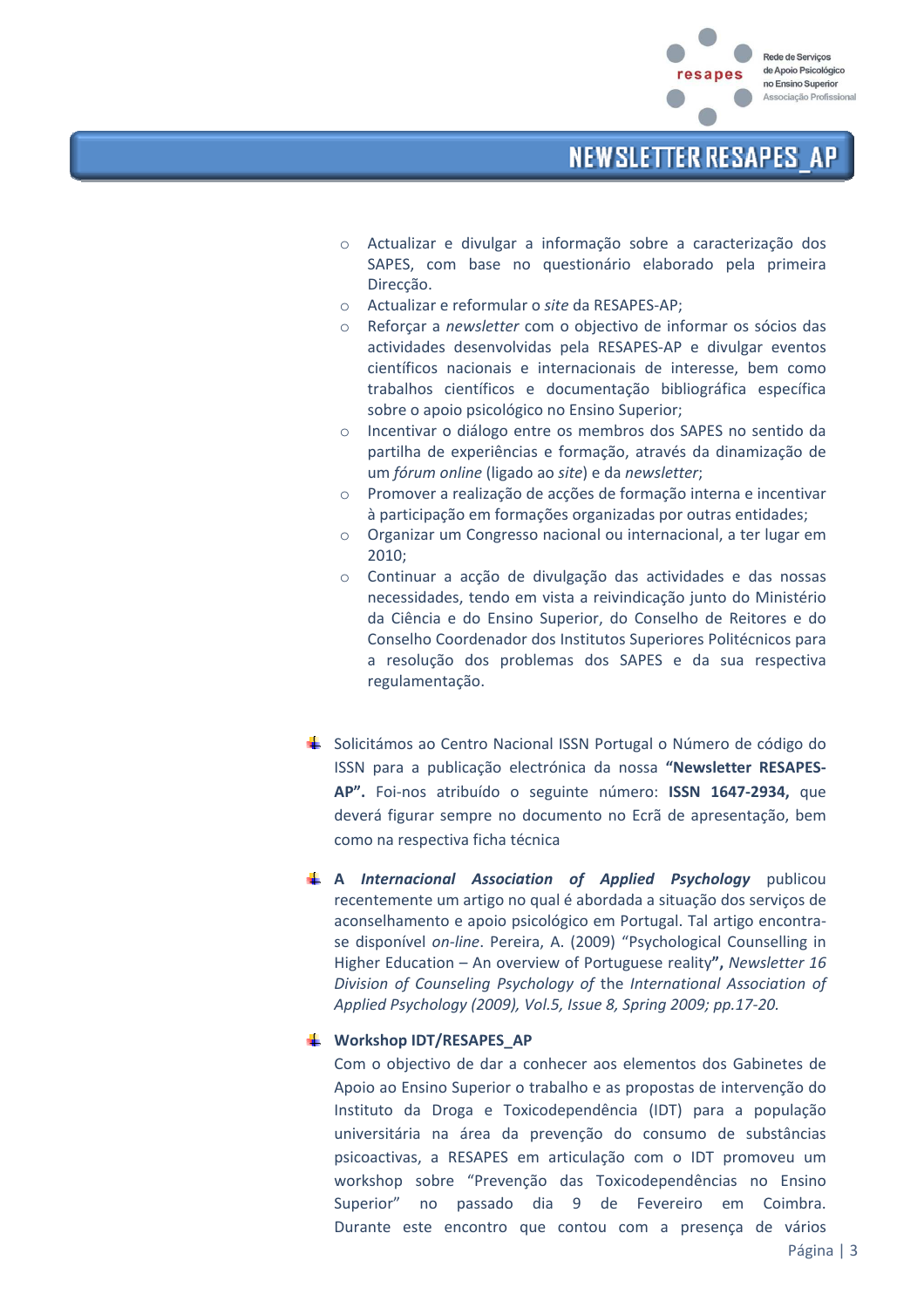

elementos da RESAPES-AP foram apresentadas as propostas de trabalho do Grupo de Intervenção no Ensino Superior (GIES) que pretende em colaboração directa com os técnicos dos serviços de apoio no ensino superior dar uma resposta mais eficaz ao nível da redução de riscos no ensino superior e da prevenção do consumo de substâncias psicoactivas tão frequente neste contexto. Foram ponderadas formas de participação dos gabinetes de Apoio no Ensino Superior no projecto de redução de riscos da responsabilidade dos Centros de Resposta Integradas (CRI) de cada região e no projecto de prevenção "Eu e os Outros".

Foi ainda diagnosticada a necessidade de formação na área da toxicodependência por parte dos técnicos pertencentes aos gabinetes, tendo sido proposta a futura colaboração dos técnicos do IDT na formação dos psicólogos e assistentes sociais que fazem parte das estruturas dos serviços de apoio no ensino superior.

A RESAPES como estrutura que agrega os profissionais dos gabinetes de apoio psicológico no ensino superior, congratula-se com esta iniciativa que espera traduzir-se no aumento efectivo de competências dos técnicos e das áreas de intervenção das estruturas de apoio no ensino superior.

**↓** Seminário "Saúde dos **Estudantes Ensino** Superior" no A Professora Doutora Anabela Pereira representou a RESAPES-AP no painel sobre os Serviços de Apoio no Ensino Superior no seminário "Saúde dos Estudantes do Ensino Superior". Este encontro decorreu no passado dia 21 de Abril e foi organizado pelo Serviço de Psiquiatria do Hospital de S. João do Porto e pelo Centro de Educação Médica da Faculdade de Medicina da Universidade do Porto. Foram abordadas as temáticas da Transição e dos Estilos de Vida no Ensino Superior bem como dos recursos de apoio existentes.

#### ₩ Workshop de Outono

Com o objectivo de promover a formação e a troca de experiências entre os seus membros a RESAPES-AP organiza em conjunto com os gabinetes associados workshops sobre temáticas relevantes para os técnicos que trabalham com a população universitária. Encontra-se calendarizado para o próximo mês de Outubro um Workshop dinamizado pelo Gabinete de Apoio ao Estudante do Instituto politécnico do Porto sobre Inteligência Emocional e que será orientado pelo Professor Doutor Paulo Lopes.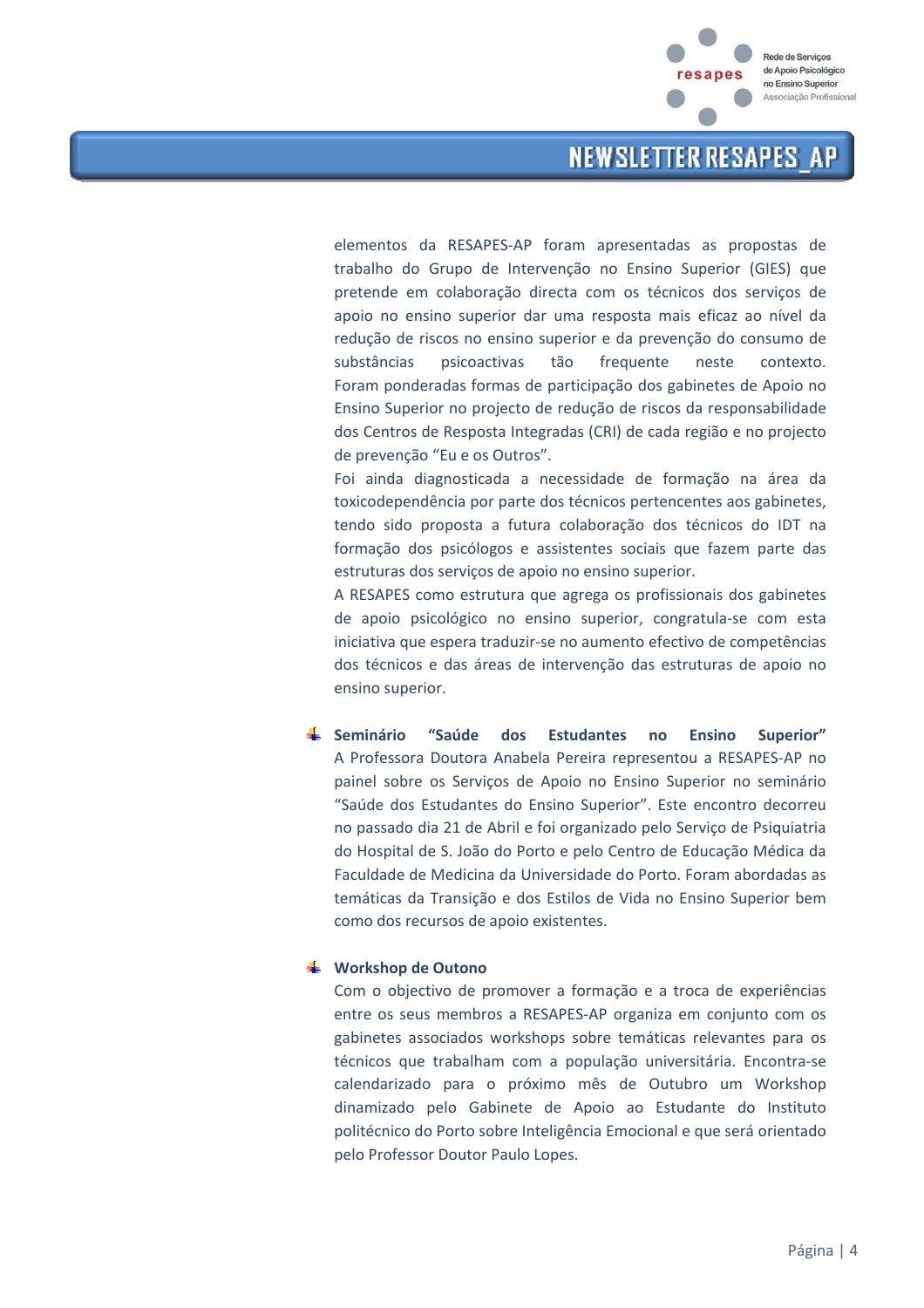

#### **Temas e Debates**

#### Toxicodependência(s): Grupo de Intervenção no ensino superior

Raúl Melo [psicólogo clínico, IDT Departamento de Intervenção na Comunidade (DIC) e Coordenador do Grupo de Intervenção no Ensino **Superior (GIES)]** 

Em despacho de Junho de 2006 foi constituído no Instituto da Droga e Toxicodependência (IDT) um Grupo de trabalho direccionado ao desenvolvimento de linhas de Intervenção com e no Ensino Superior (GIES). Na base desta medida estava, a um nível, o reconhecimento de que a população académica apresenta um padrão significativo de consumo de substâncias psico-activas frequentemente associado ao contexto recreativo e ao desenraizamento temporário a que é suieita e, ao outro nível à compreensão do papel fundamental que o Ensino Superior poderá desempenhar como suporte a iniciativas em diferentes áreas de intervenção do IDT.

Este grupo assumiu três preocupações iniciais: Em primeiro lugar ter um carácter transversal abrangendo as diferentes áreas de missão do Instituto, em segundo lugar ter um suporte regional estável envolvendo elementos das diferentes estruturas do terreno e, finalmente, estabelecer uma parceria consistente com parceiros significativos na intervenção dirigida aos estudantes deste nível de ensino nomeadamente a Direcção Geral do Ensino Superior, a RESAPES, os Serviços de Acção Social, as Academias, etc.

O primeiro passo deste grupo de trabalho foi levar a cabo um levantamento sobre as interfaces existentes entre a Saúde e o Ensino Superior no âmbito da toxicodependência. Estão presentemente em fase final de tratamento os dados recolhidos sobre (1) a investigação que tem sido produzida neste âmbito ao nível de mestrados, doutoramentos e de parcerias internacionais (2) a oferta e as necessidades ao nível da formação, (3) a sensibilidade dos Gabinetes de Apoio ao Estudante ao nível do desenvolvimento de uma maior articulação na área da intervenção no consumo de substâncias psicoactivas, (4) o trabalho desenvolvido com as Associações de Estudantes e (5) as pontes existentes entre o Ensino Superior e as organizações não governamentais que no terreno dão corpo à Estratégia Nacional de Luta Contra a Droga através dos diversos Programas lançados pelo IDT.

Um segundo passo envolveu a organização de um conjunto de desafios a lançar ao Ensino Superior que dessem corpo aos objectivos traçados. Deste modo teve início em 2008 o Projecto de Redução de Riscos no Ensino Superior visando dar cobertura às Semanas Académicas, utilizando como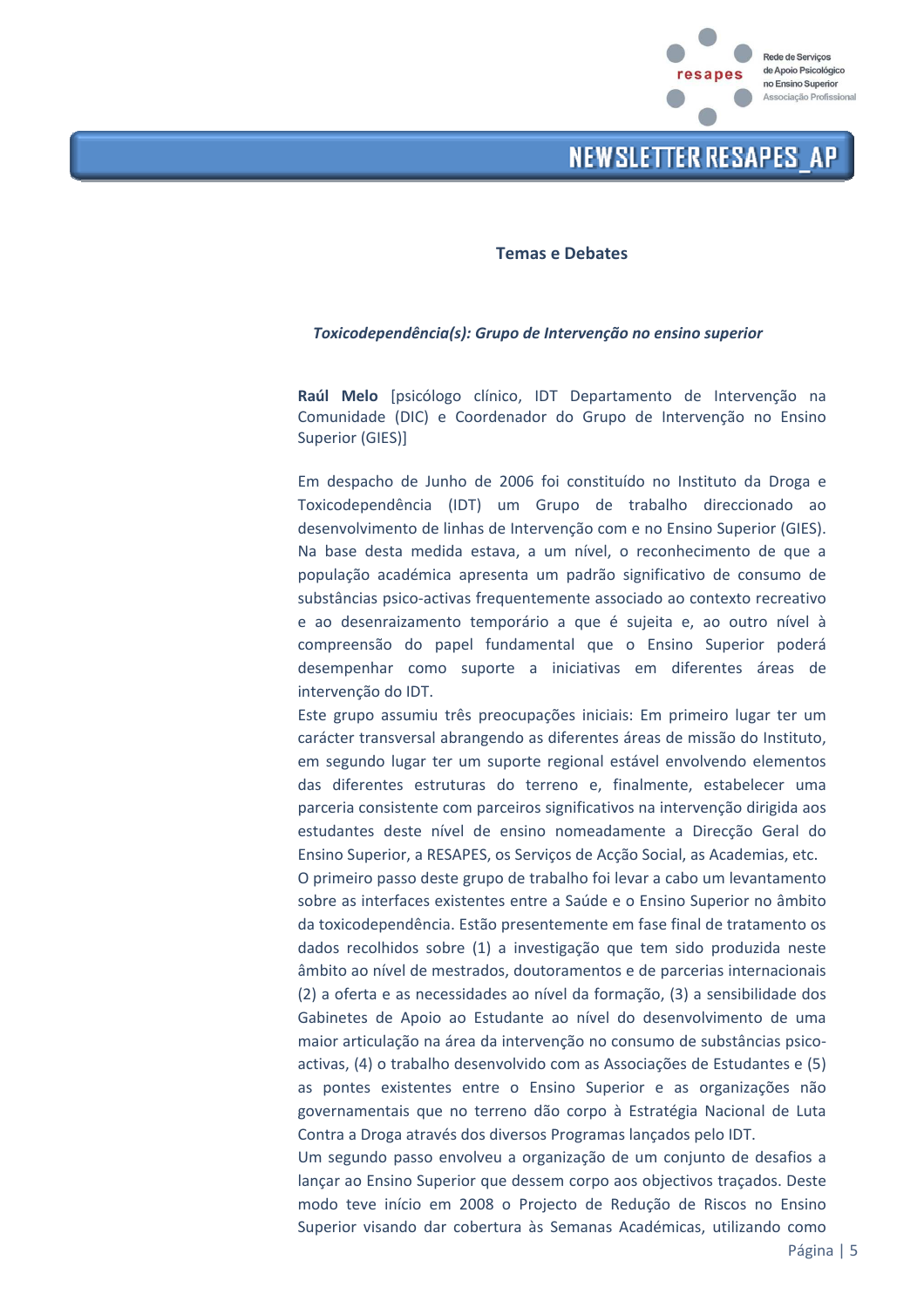

estratégia uma intervenção de pares concretizada por grupos estudantes de voluntários formados para o efeito. A iniciativa abrangeu 9 cidades e acolheu grande entusiasmo quer entre os profissionais da saúde quer entre os 250 estudantes envolvidos, facto que levou ao seu alargamento a novas Semanas Académicas mas também a outros eventos como a Latada/Recepção ao Caloiro.

Outro desafio centrou-se no envolvimento de estudantes universitários na implementação do Projecto de Prevenção Eu e os Outros da responsabilidade do IDT. A filosofia associada a este desafio, passava pelo ir ao encontro dos princípios preconizados pelo Tratado de Bolonha e proporcionar uma aprendizagem a partir da prática mediante um processo formativo acompanhado. Em 2008, 70 estudantes universitários estiveram envolvidos no desenvolvimento deste projecto um pouco por todo o pais, experiência esta que se manteve em 2009.

Um terceiro desafio em curso passou pelo desenvolvimento de um Inquérito Nacional ao Ensino Superior (INES) que permitirá uma melhor caracterização dos padrões de consumo neste contexto. Este desafio foi bem aceite pela DGES e pretende constituir-se como uma prática regular de 4 em 4 anos acompanhando o estudo que o IDT dedica ao Meio Escolar.

Outros desafios mantêm-se em maturação, como a do desenvolvimento de linhas formativas pós graduadas dirigidas às áreas de maior fragilidade nas intervenções de terreno. Estas ofertas formativas visariam o reforço da qualidade e qualificação dos programas e instituições e suas equipas técnicas.

Por tudo o que foi dito é evidente a importância estratégica do Ensino Superior na persecução dos objectivos de intervenção numa sociedade pósmoderna em clara crise de valores e em falência dos seus vínculos sociais protectores. A promoção do sentimento de responsabilidade, entre iguais, pelo desenvolvimento social, tem de começar nos processos formativos. Naturalmente que para que este mecanismo funcione em pleno é necessário criar na universidade estruturas referência que mobilizem e congreguem estudantes e professores que desejem envolver-se neste processo.

É nossa opinião que os Gabinetes de Apoio ao Estudante, numa perspectiva mais abrangente e menos centrada numa resposta psico-pedagógica poderiam desempenhar esse papel fundamental, não necessariamente chamando a si a concretização das acções, mas promovendo os encontros e os espaços de discussão, estabelecendo o contacto entre interessados num movimento a que Martin Bovay denominou de Entre-Ajudas, enquanto ponte entre parceiros. No que diz respeito à toxicodependência os alicerces desta ponte começaram já a ser construídos em reuniões entre a RESAPES e o IDT. Que pessoas e que veículos a transporão e para onde seguirão, isso só o futuro o dirá, ilustrando claramente o principio segundo o qual as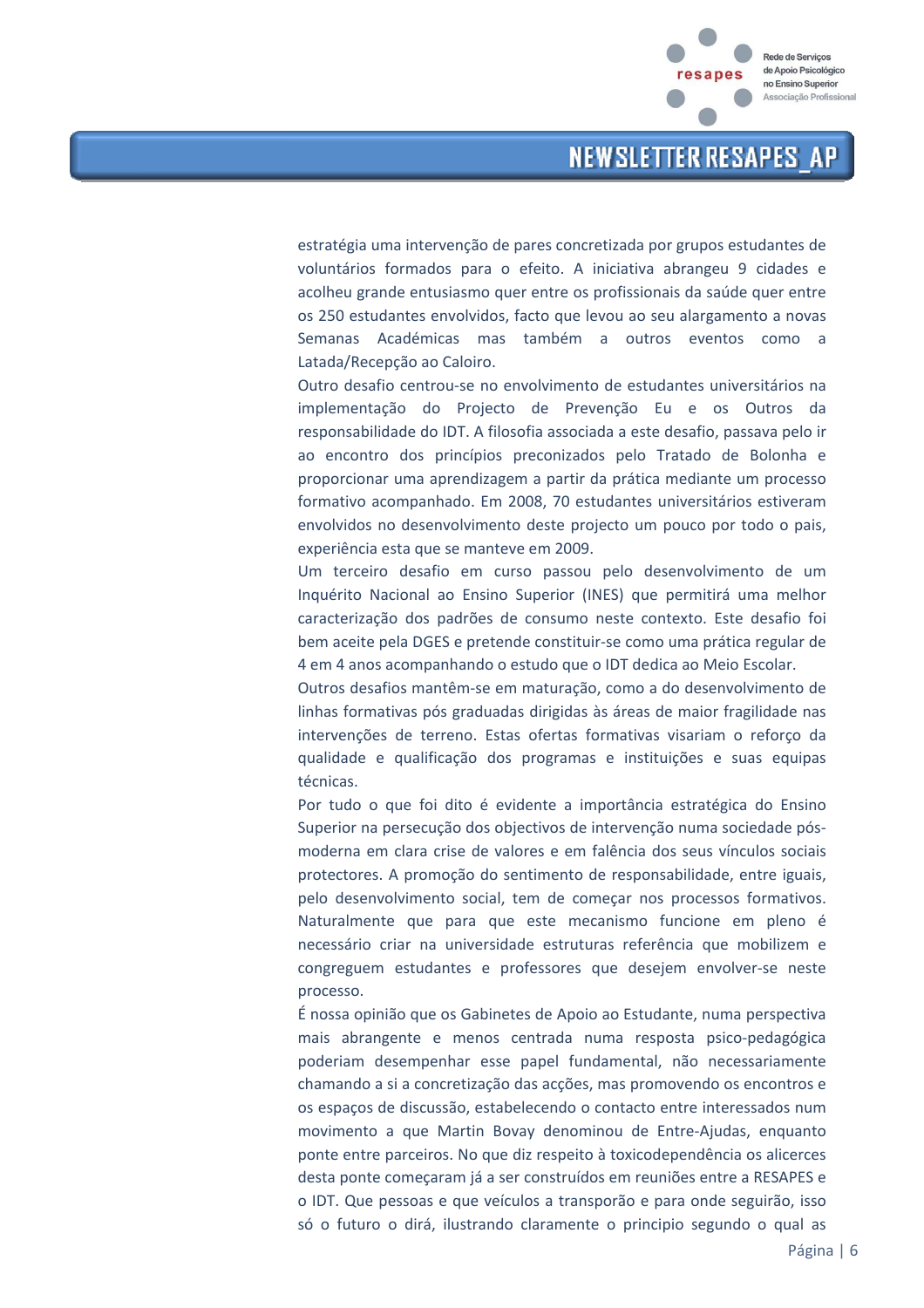

mudanças que se desencadeiam ultrapassam no tempo, a vida de quem as promove.

### **Espaço dos Gabinetes**

XPTO SeXualidades - esPaço de aTendimento e aconselhamento

A 25 de Março passado foi inaugurado na Faculdade de Psicologia e de Ciências da Educação da Universidade de Coimbra (FPCEUC) o XPTO seXualidades - esPaço de aTendimento e acOnselhamento.

Este Espaço, que irá funcionar semanalmente às Quartas-feiras, das 14:00h às 17:30h, na Sala 2.15 da FPCEUC, integra as actividades do Gabinete de Apoio ao Estudante da Faculdade de Psicologia e de Ciências da Educação (GAE-FPCE), e do Projecto A(risco) (Programa ADIS/SIDA) co-financiado pela Coordenação Nacional para a Infecção VIH/sida.

O XPTO seXualidades destinado a todos os estudantes da Universidade de Coimbra, tem como objectivos garantir o atendimento, encaminhamento e aconselhamento confidencial, anónimo e gratuito no âmbito da Sexualidade, bem como desenvolver actividades de informação, sensibilização, formação, educação para a saúde e voluntariado, no âmbito da Promoção da Saúde Sexual e Reprodutiva dos estudantes. O aconselhamento será feito por uma técnica da APF e as restantes actividades terão também a colaboração da equipa técnica do GAE-FPCE.

xptosexualidades@fpce.uc.pt

http://www.uc.pt/fpce/servicos/gae/xpto\_sexualidades

Maria do Rosário Pinheiro (Coordenadora do GAE-FPCEUC).

### Serviço de Apoio ao estudante do Instituto Politécnico de Leiria (SAPE-IPL)

Com o objectivo primordial de promover o sucesso académico e o bemestar em geral dos estudantes do Instituto Politécnico de Leiria (IPL), o Serviço de Apoio ao Estudante (SAPE) tem desenvolvido as suas actividades centradas nos seus principais objectivos: apoio psicológico; orientação vocacional; apoio psicopedagógico e acompanhamento pessoal e social.

Dá especial atenção, também, à formação contínua de docentes. organizando workshops pertinentes, com a colaboração de investigadores e dinamizadores nacionais e internacionais.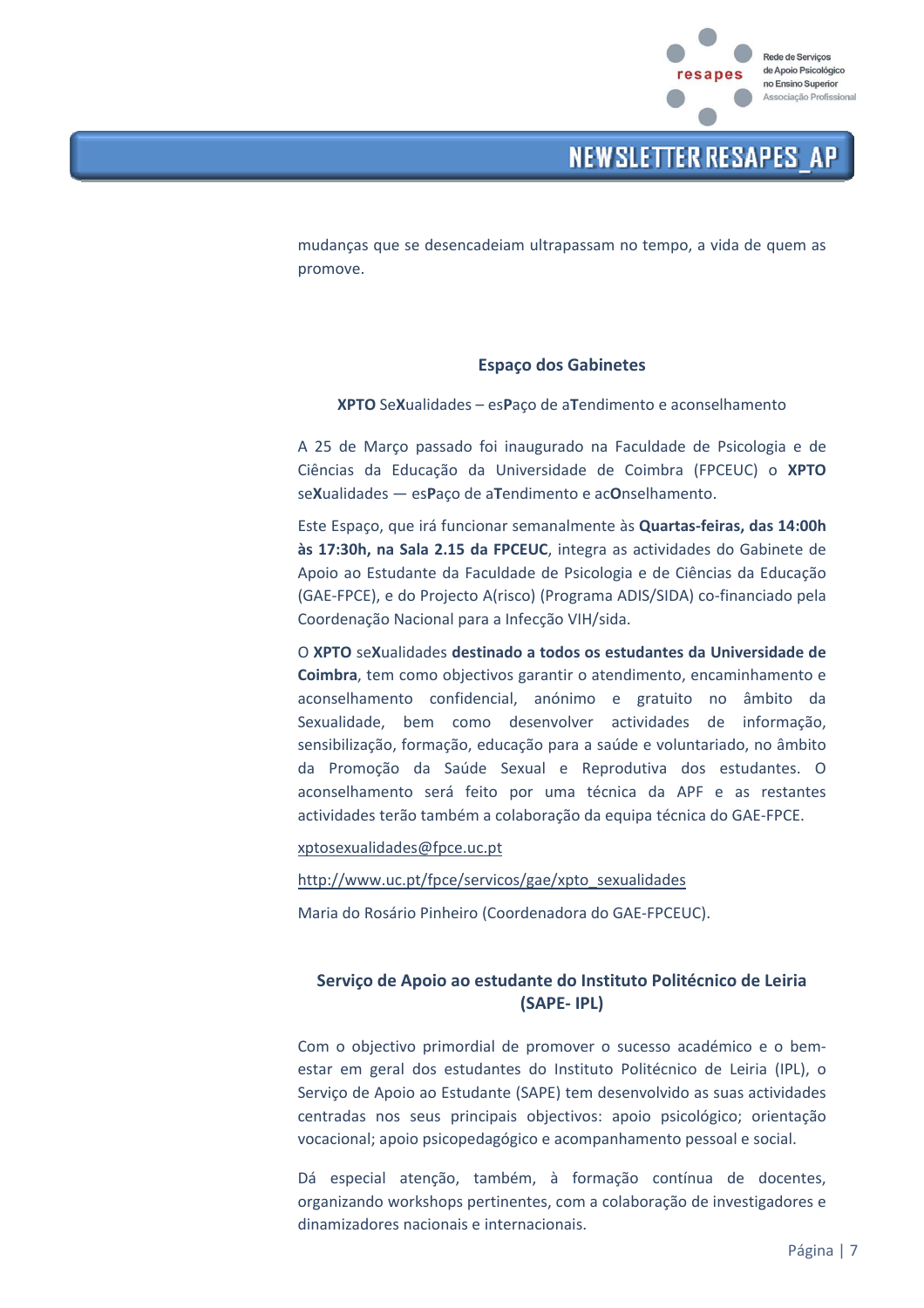

No momento, está a decorrer a formação de estudantes voluntários para intervirem junto dos seus pares nas actividades da Semana Académica que se aproxima, numa iniciativa conjunta com a RESAPES-AP e o Instituto da Droga e Toxicodependência (IDT) e em articulação com o Centro de Respostas Integradas (CRI) de Leiria. Esta iniciativa está incluída no Projecto "Redução de Riscos em Contexto Académico".

Enquanto unidade funcional do IPL, o SAPE tem estado preocupado em desenvolver e divulgar trabalho de investigação, procurando promover a importância do desenvolvimento de competências transversais, no sentido de melhorar a integração dos actuais estudantes e futuros profissionais no mundo do trabalho. A divulgação tem partido da participação em reuniões científicas nacionais e internacionais, dais quais resultaram, a título de exemplo, as seguintes publicações:

- Seco, G.; Alves, S.; Filipe, L. & Pereira, A. P. (2009). Development of study and communication competences in the transition to higher education. In Proceedings of International Technology, Education and Development Conference (INTED2009) - Publications CD: pp 2688-2697. ISBN:978-84-612-7578-6. Valência.
- ⊙ Seco, G.; Alves, S.; Filipe, L. & Pereira, A. P. (2009). O Serviço de Apoio ao Estudante do IPL: dinâmicas e resultados de um ano de experiência. In Actas da 1st International Conference of Psychology and Education (icPED09). Departamento de Psicologia e Educação da Universidade da Beira Interior: Covilhã. ISBN: 978-989-654-012-8

Graça Seco (Coordenadora do SAPE IPL)

#### Sites de Interesse

RESAPES-AP - http://resapes.fct.unl.pt www.resapes.pt (ainda em construção)

FEDORA (Forum Européenne de L'Orientation Académique) http://fedora.plexus.leidenuniv.nl/

British Association for Counselling and Psychotherapy - www.bacp.co.uk

Association for University & College Counselling - www.aucc.uk.com

International Association of Applied Psychology

IAAP Counselling Psychology Division (Division 16) www.iaapcounselingpsychology.org

American Psychological Association - www.apa.org

British Psychological Association - www.bps.org.uk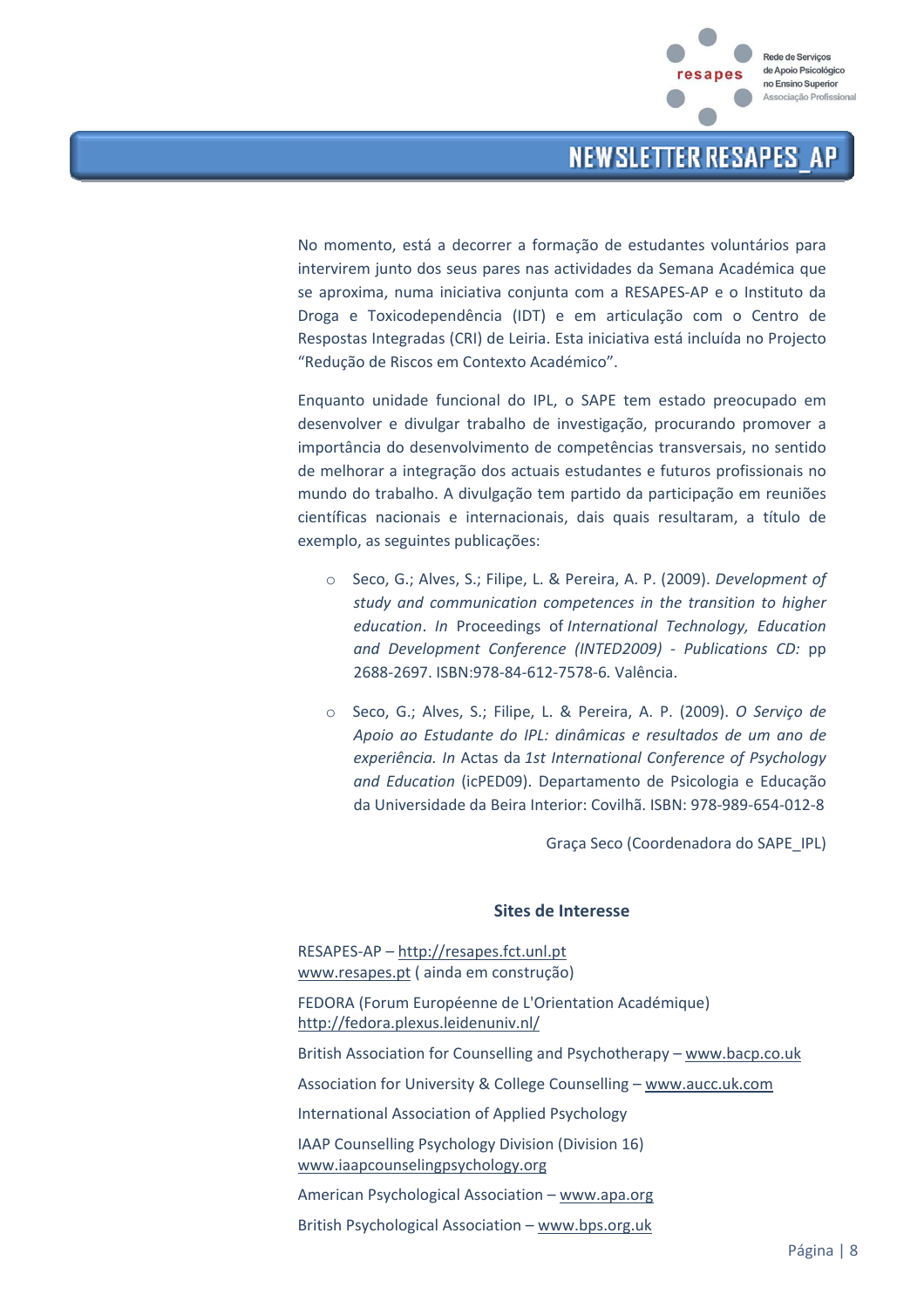

Associação Pró-Ordem dos Psicólogos - www.ordemdospsicologos.org

Associação Portuguesa de Psicoterapia Centrada na Pessoa e no Counselling www.appcpc.com

Sindicato Nacional dos Psicólogos - www.snp.pt

#### **Fventos Relevantes**

7-10 Julho . 2009 11th European Congress of Psychology Oslo, Norway URL: www.ecp2009.no

7-11 Julho 2009 31st International School Psychology Association Conference Qawra, MALTA URL: www.muppmalta.org/ispa2009/home.asp

14-17 Julho 2009 Annual Scientific Meeting International Society of Political Psychology Local: Dublin, Irlanda. Link: http://ispp.org/meet.html

20-24, Julho 2009 18th International Congress on Personal Construct Psychology Venice, ITALY URL: www.icp-italia.it/pcp2009

24-26 Julho 2009 Vancouver International Conference on the Teaching of Psychology Vancouver, CANADA URL: www.kwantlen.ca/ictp

#### 29 Julho 2009 a 1 Agosto 2009

IV Congresso Brasileiro de Avaliação Psicológica e XIV Conferência Internacional de Avaliação Psicológica: Formas e Contextos Local: Campinas - SP - Brasil Link: http://www.ibapnet.org.br/congresso2009

 $6 - 9$  Agosto 2009

117th Annual Convention of the American Psychological Association Toronto, Ontario, CANADA URL: www.apa.org/convention